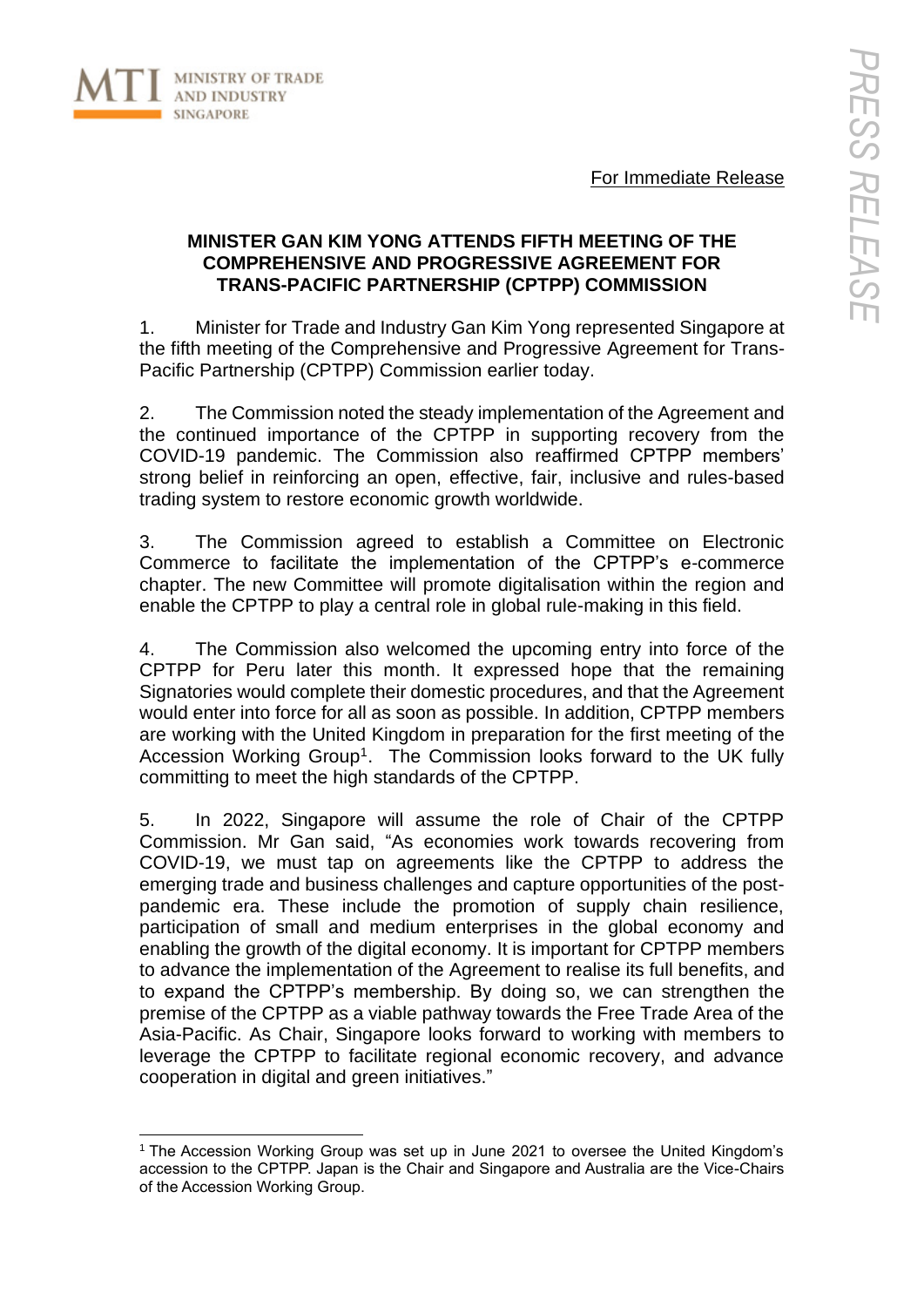

6. The Commission meeting was held virtually, and was hosted by Japan, who chairs the Commission this year. The meeting was attended by Ministers and Senior Officials from the 11 CPTPP economies (Australia, Brunei Darussalam, Canada, Chile, Japan, Malaysia, Mexico, New Zealand, Peru, Singapore, and Vietnam).

**MINISTRY OF TRADE AND INDUSTRY 1 SEPTEMBER 2021**

**\* \* \* \* \***

# **Annexes**

- **A: Photo of the Fifth Meeting of the CPTPP Commission**
- **B: Comprehensive and Progressive Agreement for Trans-Pacific Partnership (CPTPP) - Joint Ministerial Statement on the occasion of the Fifth Commission Meeting**
- **C: Decision by the CPTPP Commission regarding the establishment of a Committee on Electronic Commerce**

For media queries, please contact:

Eoin Ee Communications and Engagement Division Tel: +65 6332 7315 Email: Eoin\_EE@mti.gov.sg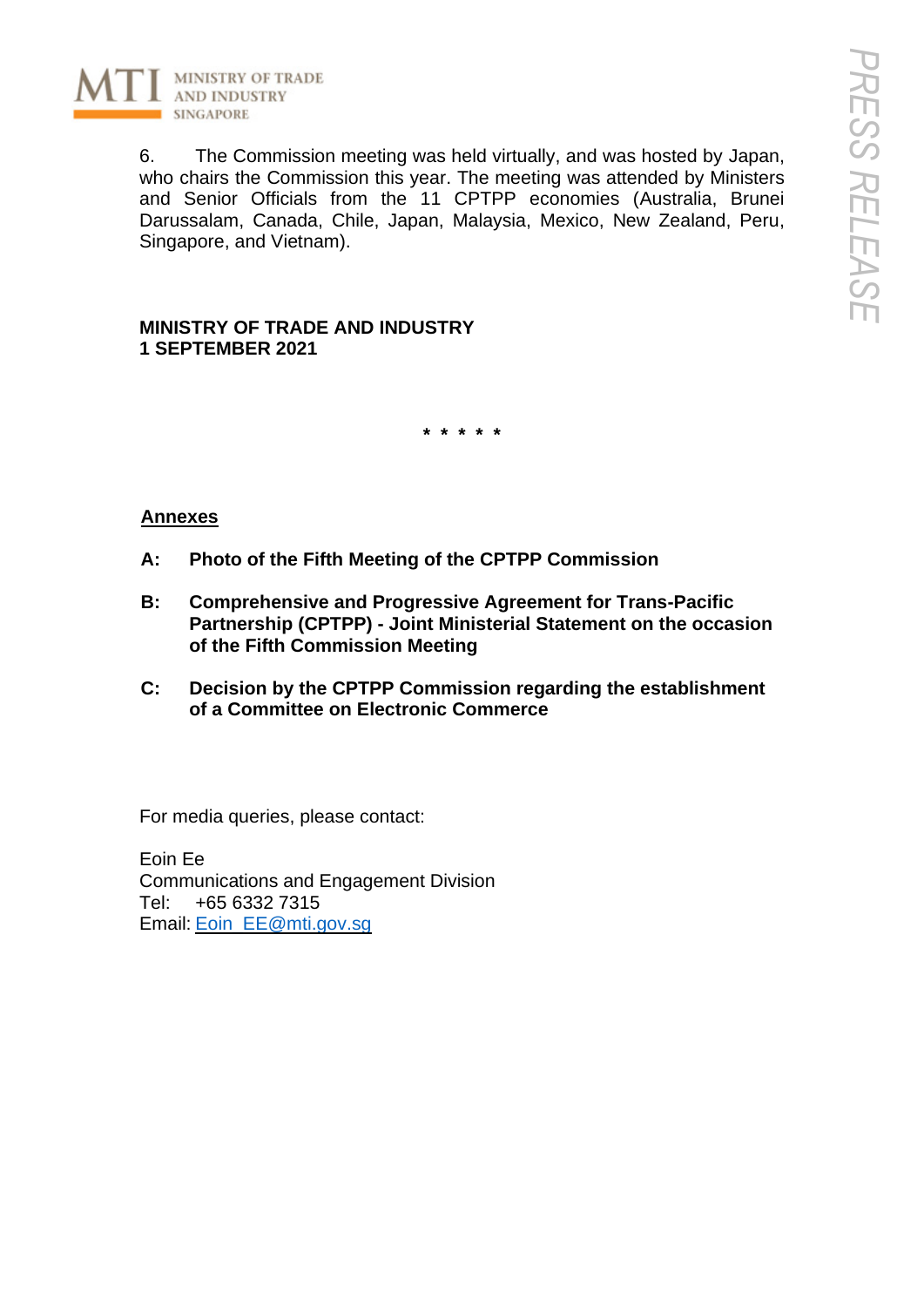



# **Annex A: Photo of the Fifth Meeting of the CPTPP Commission**

Minister for Trade and Industry Gan Kim Yong took part in the fifth meeting of the Comprehensive and Progressive Agreement for Trans-Pacific Partnership (CPTPP) Commission earlier today (1 September 2021).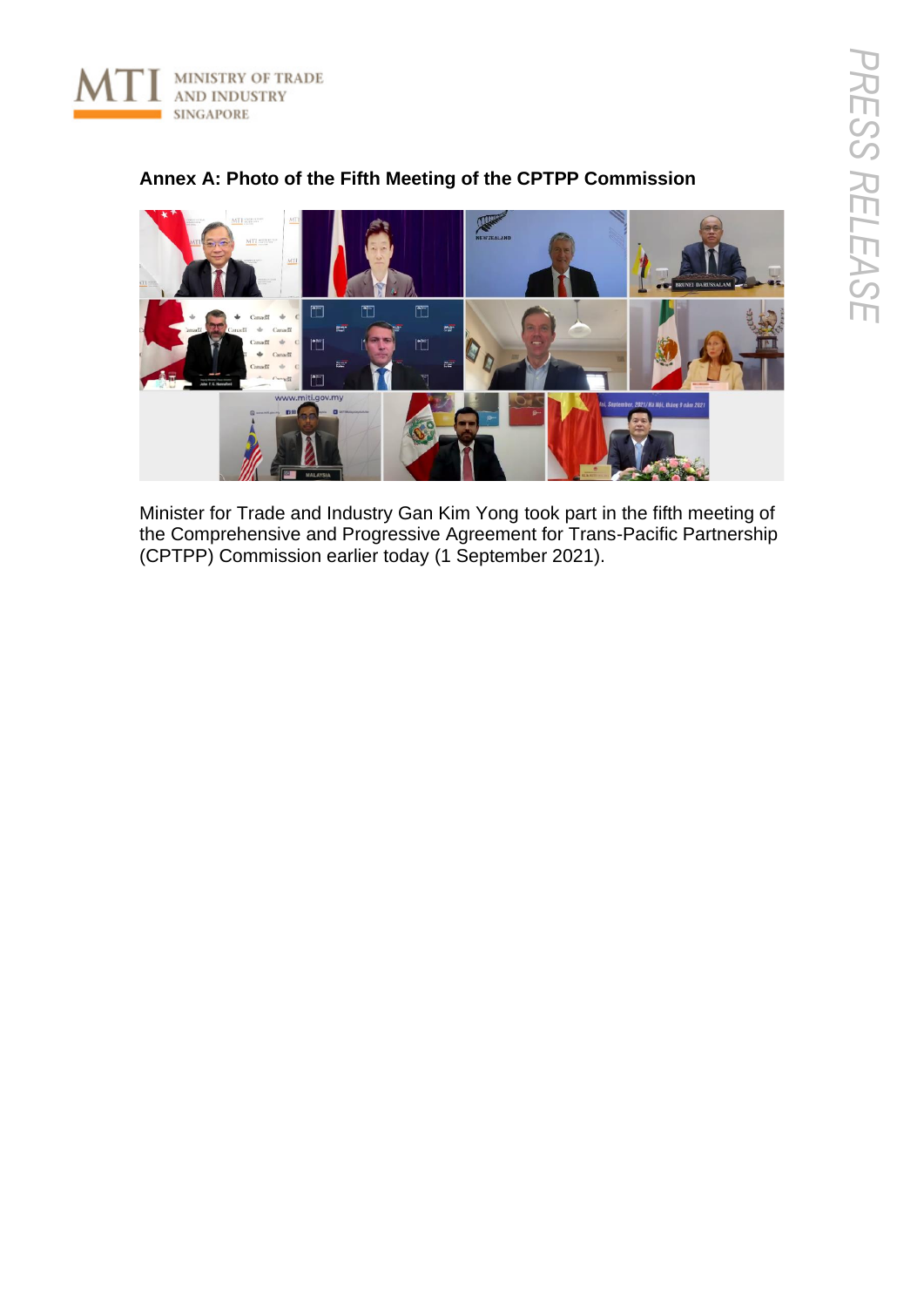

# **Annex B: Comprehensive and Progressive Agreement for Trans-Pacific Partnership (CPTPP) - Joint Ministerial Statement on the occasion of the Fifth Commission Meeting**

Ministers and Senior Officials, representing Australia, Brunei Darussalam, Canada, Chile, Japan, Malaysia, Mexico, New Zealand, Peru, Singapore and Viet Nam met virtually on the occasion of the fifth meeting of the CPTPP Commission, hosted by Japan on September 1, 2021.We are pleased with the solid progress that has been made since the Agreement entered into force in 2018 and reaffirm the significant contribution of the Agreement to the global economy as well as the importance of further collaboration, as highlighted in the following areas:

### **Welcome the CPTPP's entry into force for Peru and encourage ratification for remaining Signatories**

We express our delight at the entry into force of the Agreement for Peru foreseen on September 19, 2021, after its notification of the completion of its applicable legal procedures on July 21, 2021. We firmly believe that Peru's addition as the eighth Party, and its steady implementation of the Agreement, will realise more mutual benefits as well as maintain and further strengthen solidarity within CPTPP's entire membership. We encourage the remaining Signatories to intensify their efforts to complete their domestic procedures so that the Agreement will enter into force for all Signatories as soon as possible.

### **Continued importance of the CPTPP in supporting recovery from COVID-19**

Amidst the uncertainty of the global economy caused by the COVID-19 pandemic and the emergence of inward-looking tendencies, we reaffirm our strong belief in the importance of countering protectionism and the use of unjustified trade restrictive measures and reinforcing an open, effective, fair, inclusive and rules-based trading system to restore economic growth worldwide. Given such unprecedented circumstances, we reaffirm that innovative, high standard agreements like the CPTPP are a significant contributor to trade and economic recovery from the impact of COVID-19. We underline the contribution of CPTPP to making global supply chains more resilient and less vulnerable to shocks, and to enhancing the digital economy and connectivity. In this regard, we will continue our work on strengthening supply chain resilience, advancing the integration of small and medium enterprises in global supply chains and facilitating e-commerce through steady implementation and effective advancement of the Agreement. We are also committed to working collectively as well as with the private sector to provide for an enabling trade and investment environment for vaccine research and development, manufacturing and delivery.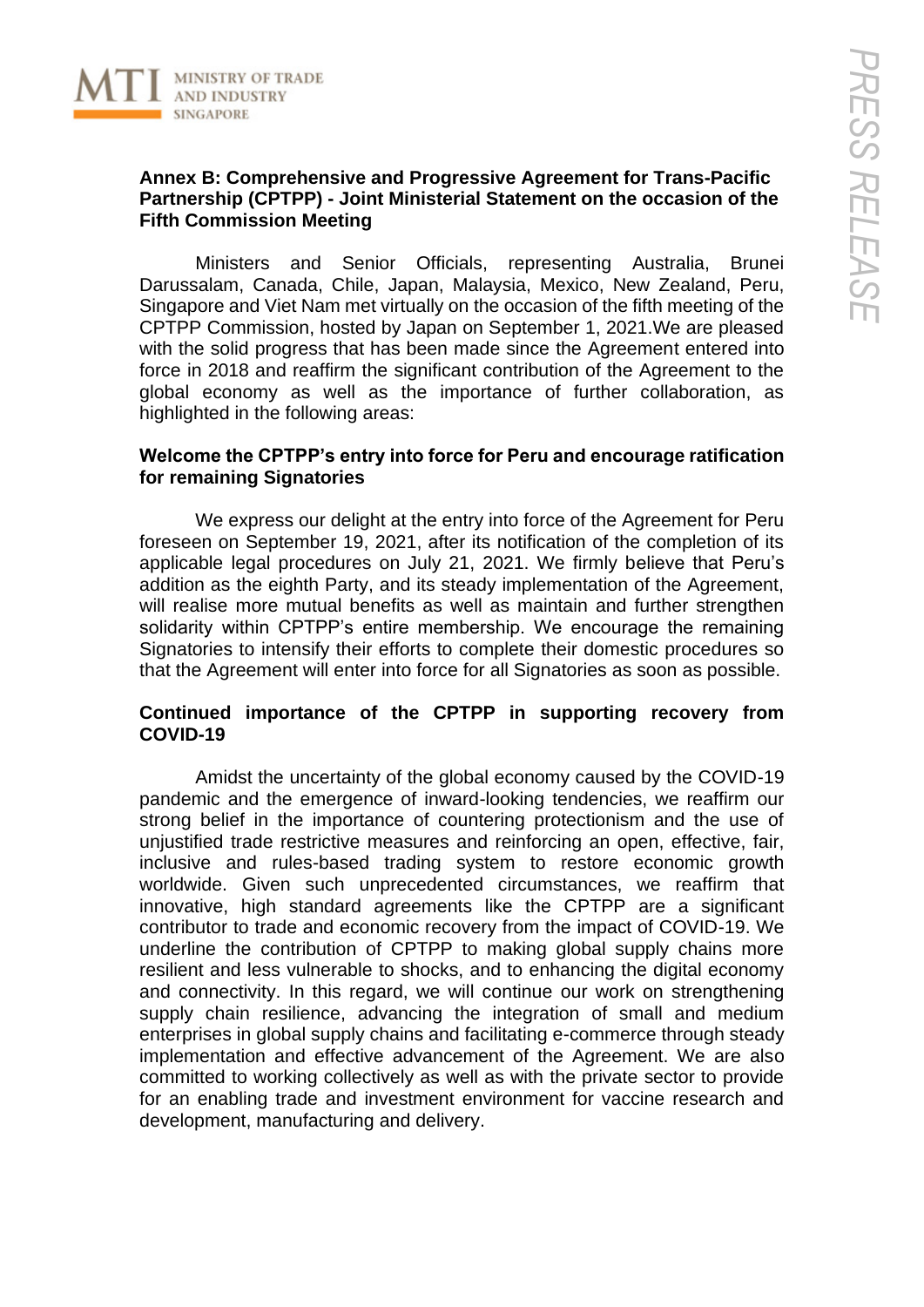

We reaffirm our strong commitment to upholding and supporting the rules-based multilateral trading system, with the WTO at its core, including as a tool to counter economic coercion. CPTPP members reaffirm their commitment to collaborate to achieve a successful outcome at the 12th WTO Ministerial Conference.

We remain resolved to ensure trade restrictive emergency measures designed to tackle COVID-19 are targeted, proportionate, transparent, and temporary, do not create unnecessary barriers to trade or disruption to global supply chains, comply with this Agreement and are consistent with WTO rules and will support efforts to unwind remaining restrictive measures when appropriate.

We reaffirm our commitment to implementing measures in line with the provisions of the CPTPP to facilitate the flow of essential goods and services during the pandemic, including medical supplies and equipment, medicines, agriculture and food products and other supplies across borders, in a manner consistent with international trade rules. We call upon trading partners to ensure that import measures are transparent, based on scientific evidence and relevant international standards, and are no more trade restrictive than necessary. We recognize that supporting the movement of agriculture and food products plays an instrumental role in avoiding food shortages and ensuring global food security.

#### **Establishment of Committee on Electronic Commerce**

The pandemic has accelerated the process of digitalization and the adoption of digital solutions. The CPTPP, with its advanced electronic commerce rules, sets up its members as front runners in the development of a stable and trustworthy business environment for the facilitation of trade by electronic means.

We are committed to the enhancement of digitalization in the Asia-Pacific region and to contributing to global rule-making in this field. In April, CPTPP members participated in the CPTPP E-Commerce Webinar to discuss the relevance and benefits of the CPTPP's electronic commerce rules for consumers and business. The Parties have reached a decision to establish a Committee on Electronic Commerce to facilitate continued discussion of the implementation and operation of the Electronic Commerce Chapter. The new Committee will further explore ways to promote digitalization within the region and position the CPTPP to play a central role in global rule-making in this field.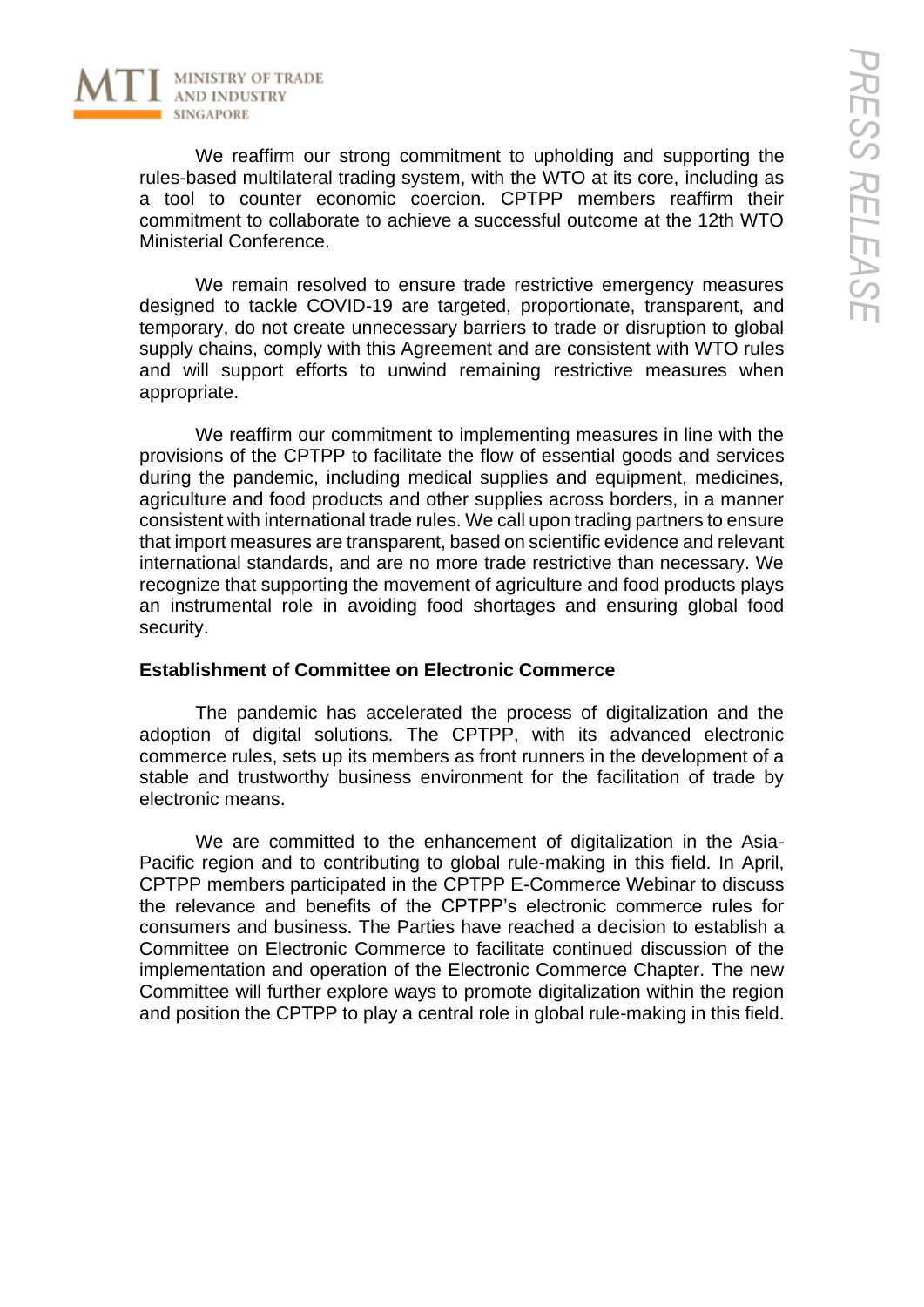

#### **Steady implementation of the Agreement and initiatives in the CPTPP framework to advance the Agreement**

We have been steadily implementing the Agreement for more than two and half years. We noted the work of the Agreement's 17 subsidiary bodies that met virtually this year ahead of this Commission meeting<sup>1</sup>. The Commission notes with appreciation the progress made, such as the work by the Professional Services Working Group to advance development of non-binding guidelines for the drafting of mutual recognition agreements for professional qualifications, and the formal establishment of the Working Group on Products of Modern Biotechnology formed under the Committee on Agricultural Trade, among other developments.

The Commission takes note of the review work stipulated in Article 27.2.1(b) of the Agreement, including preliminary technical exchanges on the evaluation of the Agreement among the CPTPP members. We share the view that due in part to the unprecedented circumstances arising from the COVID-19 pandemic, it is not possible to fully review the impact of the Agreement on the economic relationships and partnerships among the Parties in a meaningful manner, and further work would be required to fully evaluate the extent to which the Agreement has affected its Parties, including its positive contribution. We reaffirm the importance of this review mechanism under the Agreement, and instruct Senior Officials to continue to work on this matter, including holding further technical discussions at the earliest possible opportunity in 2022.

Based on our common recognition that promoting conservation of the environment and sustainable management of natural resources can be a driving force of the long-term growth of the global economy, we have undertaken efforts to advance the cooperative activities among the CPTPP members under the environment chapter (Chapter 20), which also highlights the comprehensive and progressive nature of this Agreement. These efforts include the workshop on combating illegal trade of wildlife species held in March, as well as a series of webinars which respectively focused on prevention of the spread of invasive alien species, conservation and sustainable use of biodiversity, circular economy and resource efficiency, and climate change and decarbonization, held from June to August. We believe that such initiatives in the CPTPP framework will contribute to addressing global environmental challenges, including climate issues for the international community, which is especially timely at this juncture given that the meetings of the Conference of the Parties to the Convention on Biological Diversity and the UN Framework Convention on Climate Change are scheduled to take place shortly.

<sup>1</sup> The Committees on Trade in Goods, Agricultural Trade, Rules of Origins, Textiles and Apparel Trade, Sanitary and Phytosanitary Measures, Technical Barriers to Trade, Financial Services, Temporary Entry for Business Persons, State-Owned Enterprises and Designated Monopolies, Environment, Cooperation and Capacity Building, Competitiveness and Business Facilitation, Development, Small and Medium Enterprises, and, Regulatory Coherence, Labour Council, and Professional Services Working Group met virtually to consider matters arising from their applicable Chapters in the Agreement.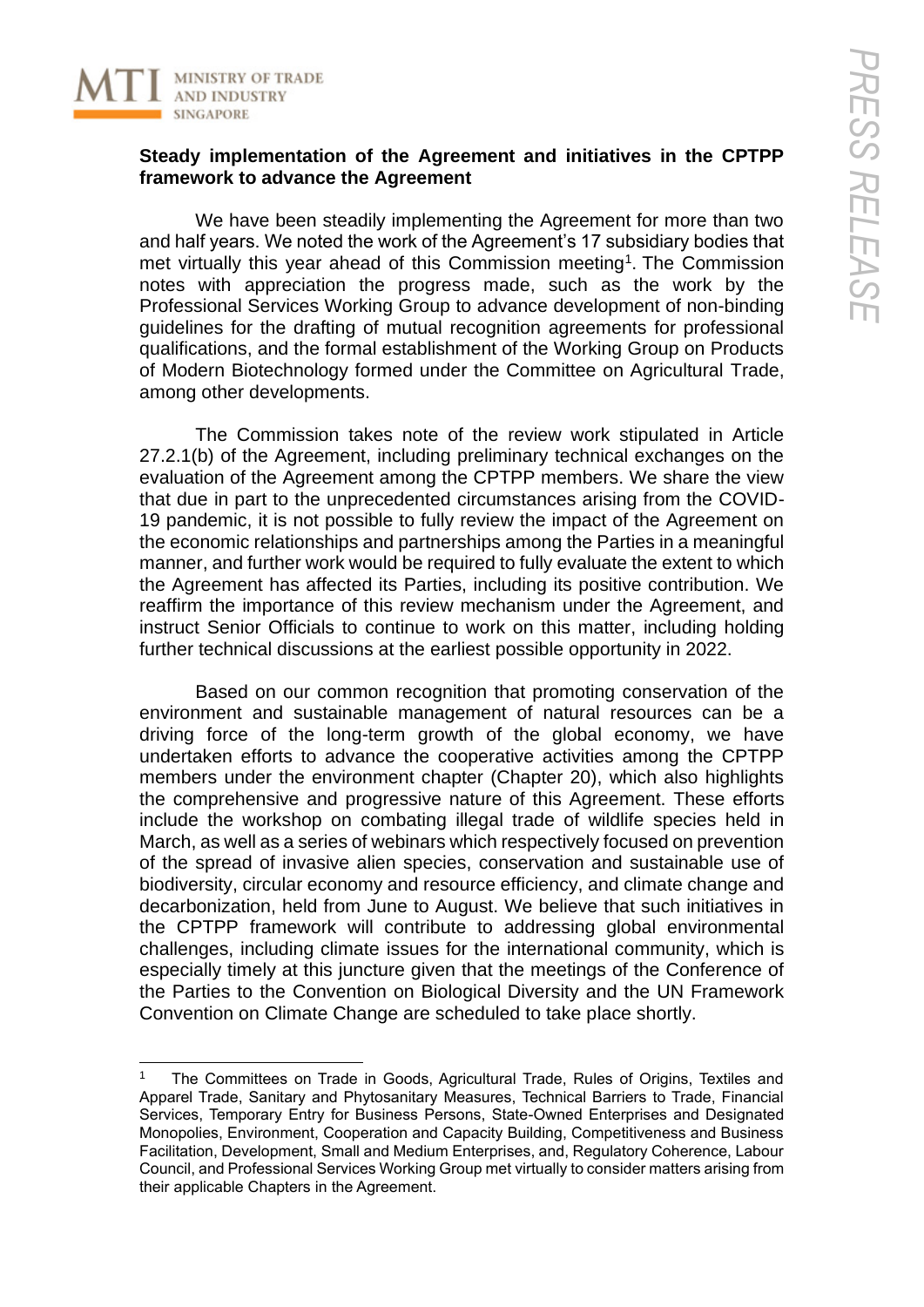

### **The accession process with the United Kingdom and CPTPP expansion to extend its high standard rules**

We take note of the progress on the United Kingdom's accession to the CPTPP since the decision on June 2, 2021 to commence the accession process and establish an Accession Working Group. We continue to work with the United Kingdom in preparation for the first meeting of the Accession Working Group and look forward to the United Kingdom fully demonstrating its compliance with all the obligations of the Agreement at the said meeting. The United Kingdom's possible accession would provide an opportunity to advance the CPTPP's high-standard rules for the 21<sup>st</sup> century and further promote free trade, open and competitive markets and economic integration in the Asia-Pacific region and beyond. We also reaffirm that the CPTPP is open to accession by economies committed to the Agreement's objectives, able to meet and adhere to its high standards and ambitious market access commitments, and having demonstrated a pattern of complying with trade commitments.

The next CPTPP Commission meeting will be hosted by Singapore in 2022.

**\* \* \***